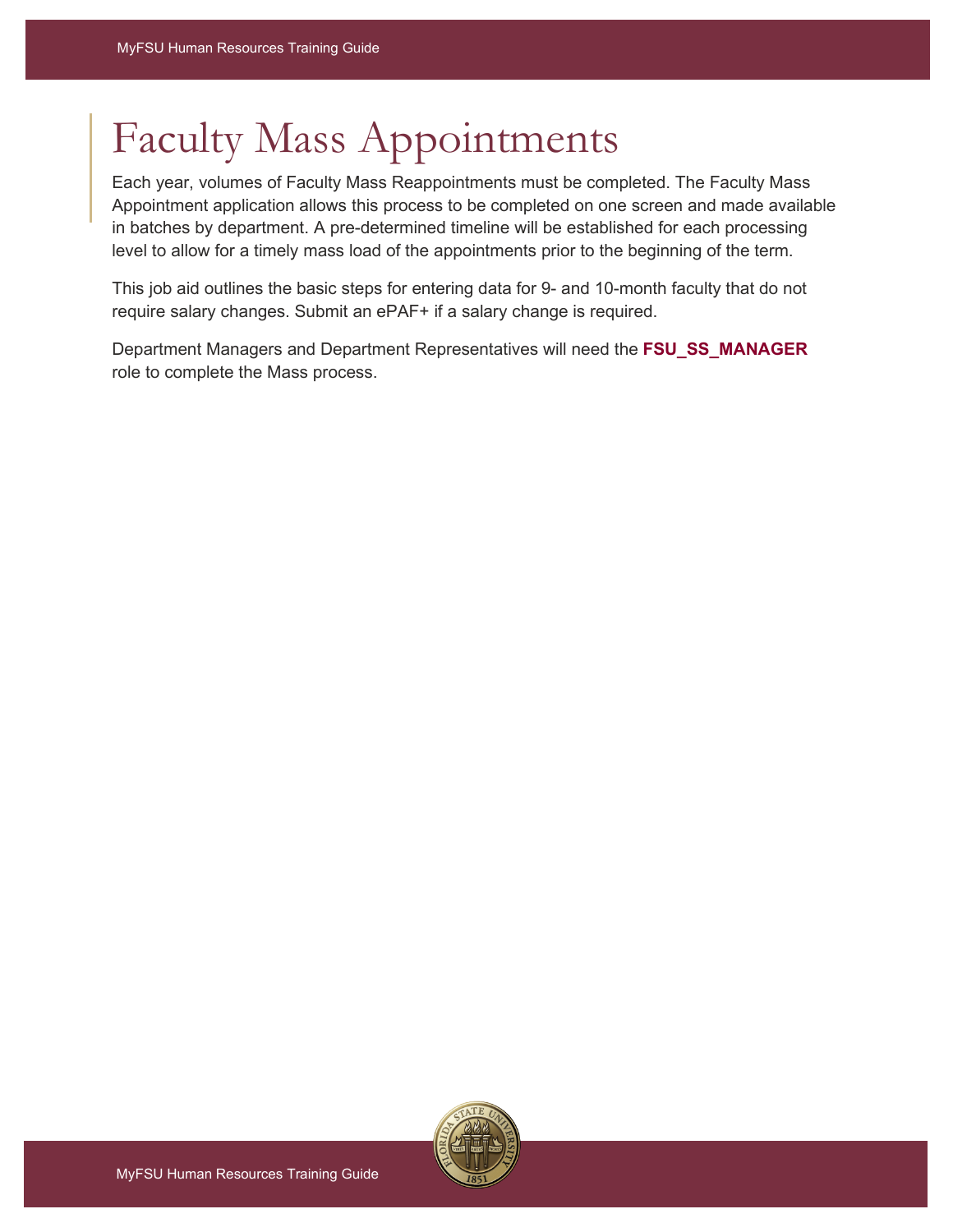

## 1. Go to **Manager Self Service** > **Job and Personal Information**.

## 2. Click **FSU Mass Appointments** > **FAC Enter Mass Appointments**.

| <b>Manager Self Service</b><br>ĸ.        |                                                                                               |  |  |  |  |  |  |
|------------------------------------------|-----------------------------------------------------------------------------------------------|--|--|--|--|--|--|
| <b>FSU Mass Appointments</b><br>ᄉ        | <b>Enter Mass Appointment</b>                                                                 |  |  |  |  |  |  |
| <b>FAC Enter Mass Appointments</b>       | Enter any information you have and click Search. Leave fields blank for a list of all values. |  |  |  |  |  |  |
| <b>GA Enter Mass Appointments</b>        | <b>Find an Existing Value</b><br>Search Criteria                                              |  |  |  |  |  |  |
| GA Mass Appt Dept Approval               | Department begins with $\vee$                                                                 |  |  |  |  |  |  |
| <b>Mass Appointments: Courtesy</b>       | Description begins with $\vee$<br>□ Case Sensitive                                            |  |  |  |  |  |  |
| Mass Appts: Courtesy Approval            | Basic Search & Save Search Criteria<br>Clear<br>Search                                        |  |  |  |  |  |  |
| Dual Compensation (Core)<br>$\checkmark$ |                                                                                               |  |  |  |  |  |  |
| View Employee Personal Info              |                                                                                               |  |  |  |  |  |  |
|                                          |                                                                                               |  |  |  |  |  |  |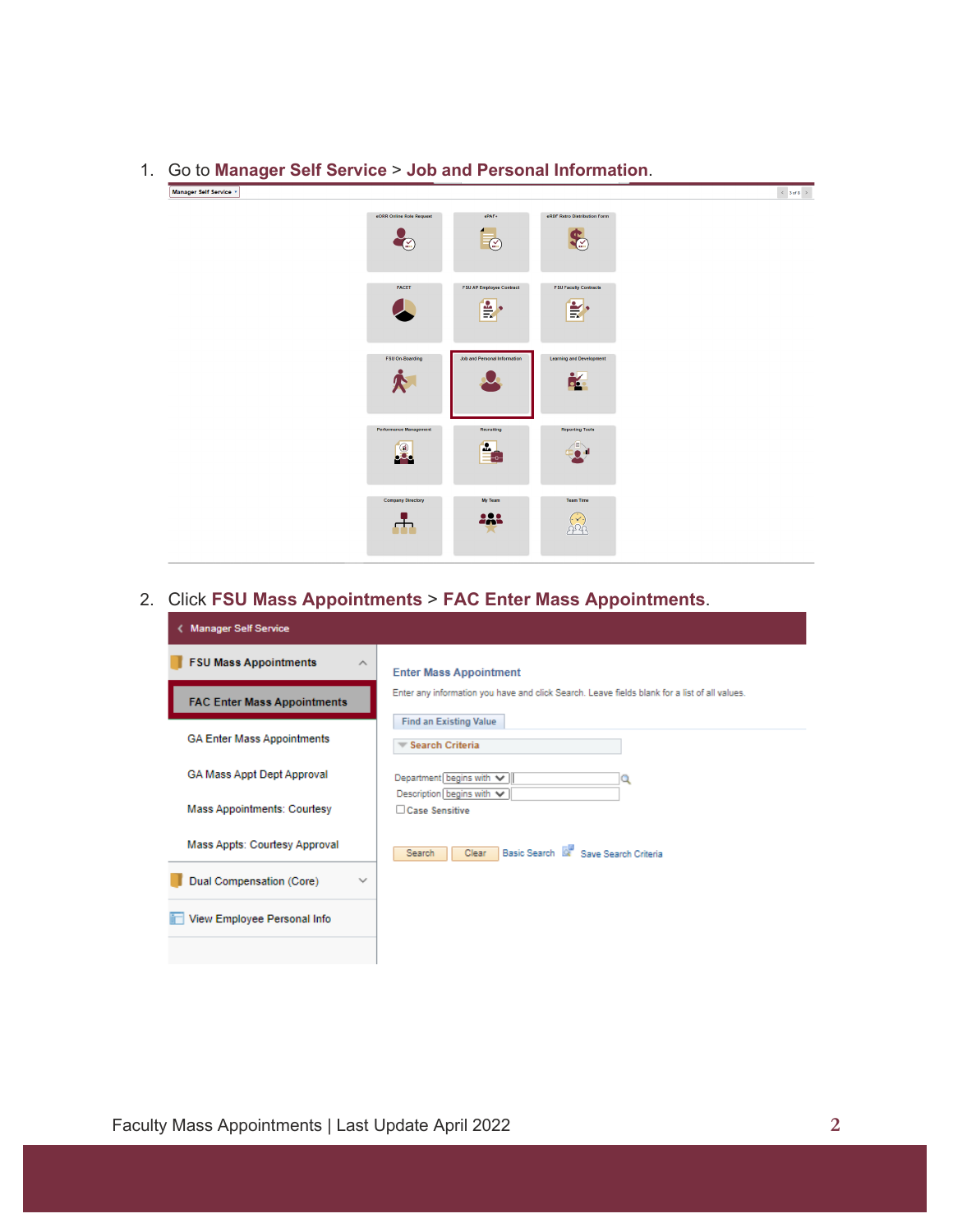3. Enter the department number of the Faculty members who will be extended an appointment. Click **Search**.

## **Enter Mass Appointment**

Enter any information you have and click Search. Leave fields blank for a list of all values.

| <b>Find an Existing Value</b>                                 |
|---------------------------------------------------------------|
| Search Criteria                                               |
| Department begins with V 121000                               |
| Description begins with V<br>Case Sensitive                   |
|                                                               |
| Basic Search <b>E</b> Save Search Criteria<br>Clear<br>Search |

4. Click the **Select** box for the faculty to be appointed. Click **Select All** if all faculty in the department are to be appointed.

**Enter Mass Appointments** 

| <b>Department</b><br>121000 | Finance               |            |               |                       | Select All        |                 |
|-----------------------------|-----------------------|------------|---------------|-----------------------|-------------------|-----------------|
| Visa<br>Appointment         | $\ket{m}$<br>Comments |            |               |                       |                   |                 |
| Empl ID                     | <b>Name</b>           | <b>Rcd</b> | <b>Select</b> | tession               | <b>Begin Date</b> | <b>End Date</b> |
| 000012345                   | Sally Seminole        |            |               | Academic Year 9 Month | 08/08/2022        | 05/05/2023      |

5. Select a session. The Begin and End Dates will be populated depending on the session chosen.

**Enter Mass Appointments** 

| Department  | 121000 | Finance             |            |                       | Select All        |                 |
|-------------|--------|---------------------|------------|-----------------------|-------------------|-----------------|
| Appointment | Visa   | $E = 0$<br>Comments |            |                       |                   |                 |
| Empl ID     |        | <b>Name</b>         | <b>Rcd</b> | Select Session        | <b>Begin Date</b> | <b>End Date</b> |
| 000012345   |        | Sally Seminole      |            | Academic Year 9 Month | 8/08/2022         | 05/05/2023      |

**Note:** If necessary, change the standard hours (per week) and the combination code. Appointments may cross departmentally for funding.

| Std Hrs | <b>Combination Code</b> |
|---------|-------------------------|
| 40.00   | 121000110S              |
|         |                         |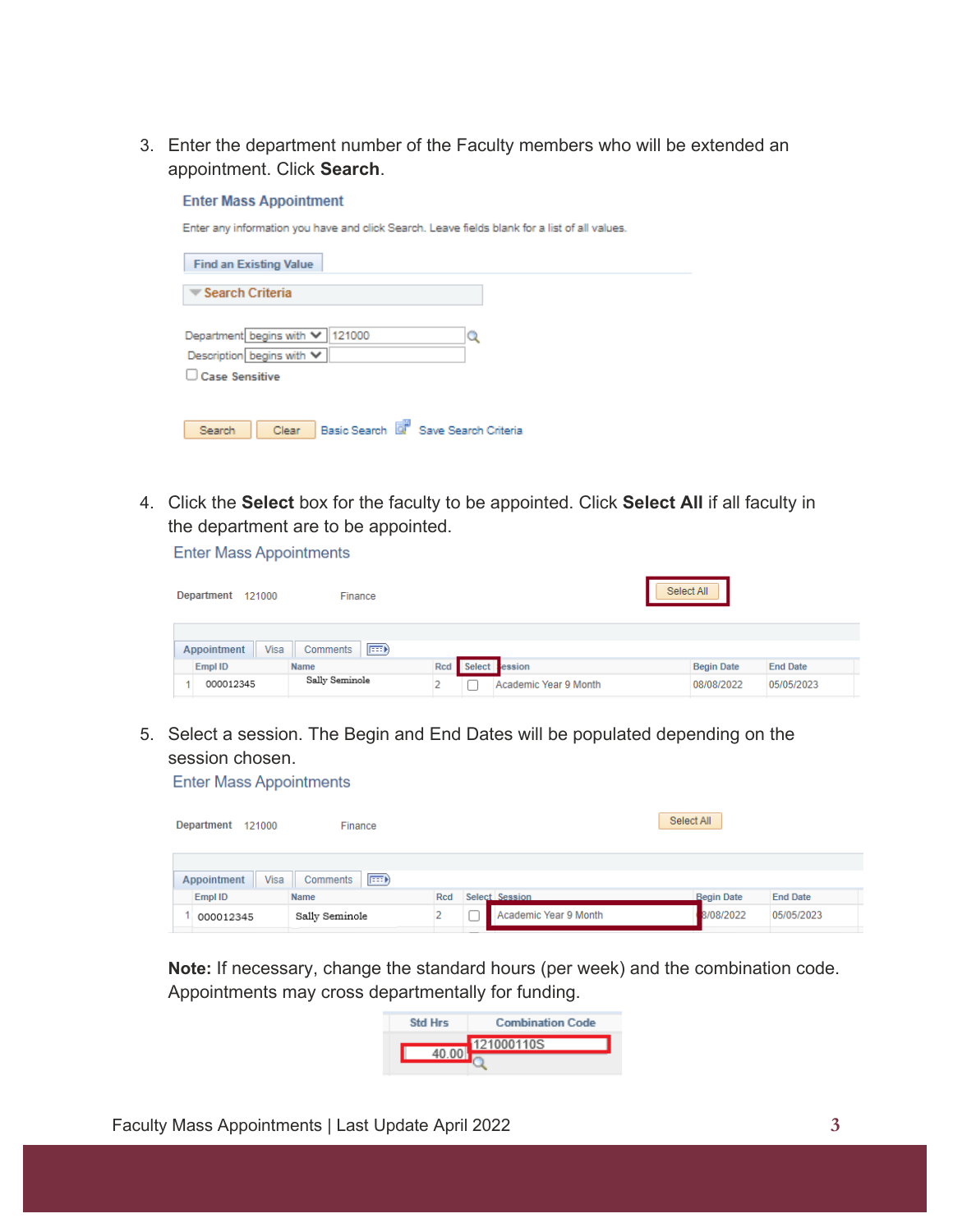**Tip:** Enter the first three digits of the account and click the lookup button to view a list of combination codes for the desired department.

6. Click the **Calculate Balance** button. The Biweekly Rate and Period Amount will populate based on the standard hours entered and faculty contract amount. Click **Save.**



7. To enter appointments that have split funding and/or split sessions, click the **+** to add a row. Enter information as in steps 5 and 6.



Edit only rows of the faculty for which an appointment is needed. Do not delete rows other than those that have been added for split funding and/or split sessions. Click **Save**.

**Note:** If required to go to a different department to enter appointment information for a faculty member, and that member's row has already been edited, do not change the existing data. Add a new row and enter additional appointment information.